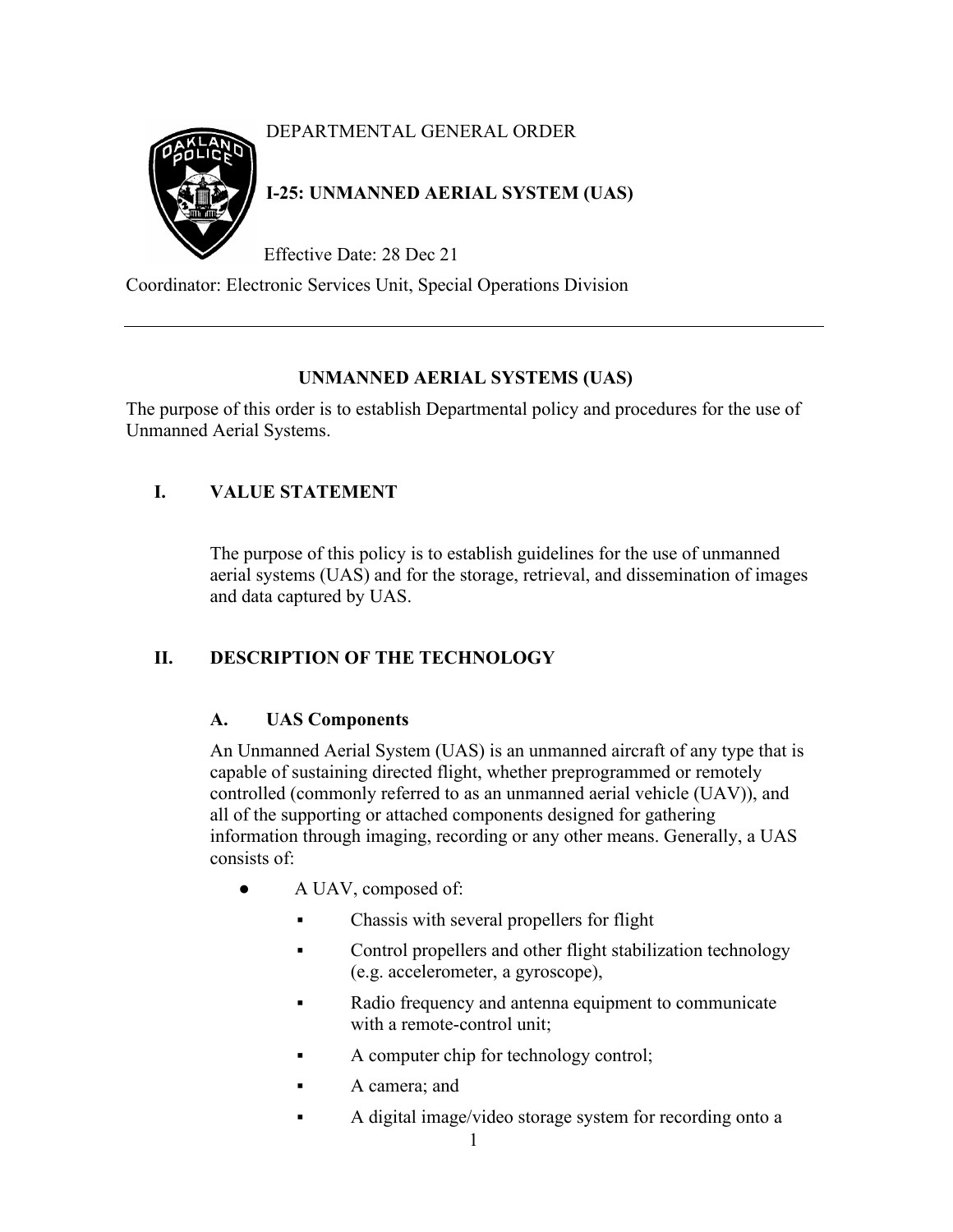digital data memory card;

- A remote-control unit; and
- **EXECUTE:** Battery charging equipment for the aircraft and remote control.

# **B. Purpose**

UAS have been used to save lives and protect property and can detect possible dangers that cannot otherwise be seen. UAS can support first responders in hazardous incidents that would benefit from an aerial perspective. In addition to hazardous situations, UAS have applications in locating and apprehending subjects, missing persons, and search and rescue operations as well as task(s) that can best be accomplished from the air in an efficient and effective manner. Any use of a UAS will be in strict accordance with constitutional and privacy rights and Federal Aviation Administration (FAA) regulations.

# **C. How the System Works**

- 1. The FAA Modernization and Reform Act of 2012 provides for the integration of civil unmanned aircraft systems into national airspace by September 1, 2015.
- 2. UAS are controlled from a remote-control unit. Drones can be controlled remotely, often from a smartphone or tablet. Wireless connectivity lets pilots view the drone and its surroundings from a birds-eye perspective. Users can also leverage apps to pre-program specific GPS coordinates and create an automated flight path for the drone. Another wirelessly-enabled feature is the ability to track battery charge in real time, an important consideration since drones use smaller batteries to keep their weight low.
- 3. UAS have cameras so the UAS pilot can view the aerial perspective.
- 4. UAS use secure digital (SD) memory cards to record image and video data; SD cards can be removed from UAS after flights to input into a computer for evidence.

# **III. GENERAL GUIDELINES**

# **A. Authorized Use**

1. Any use of a UAS will be in strict accordance with constitutional and privacy rights and Federal Aviation Administration (FAA) regulations. UAS operations should be conducted in accordance with FAA approval.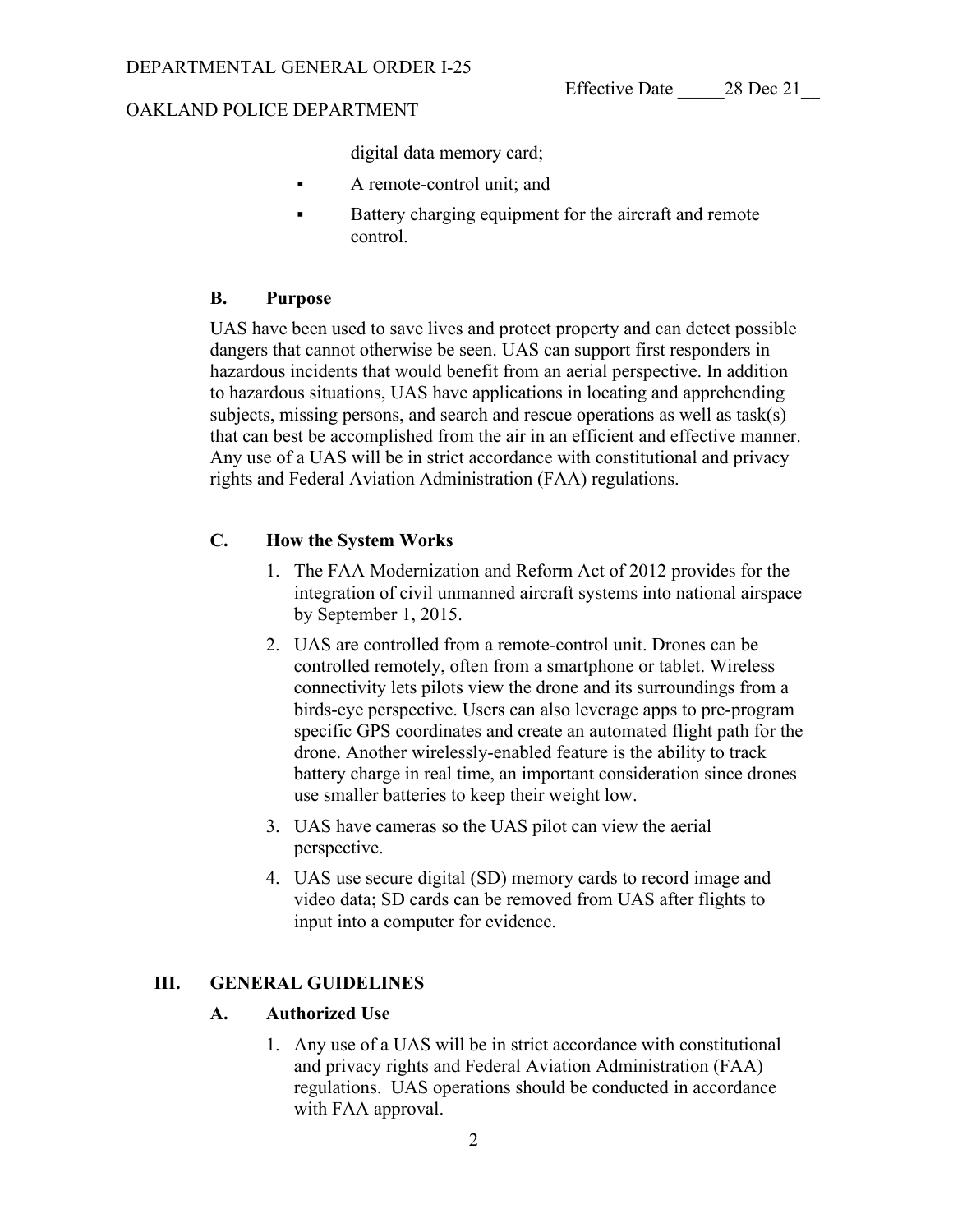- 2. Only authorized operators who have completed the required training shall be permitted to operate the UAS.
- 3. UAS may only be used for the following specified situations:
	- a. Mass casualty incidents (e.g. large structure fires with numerous casualties, mass shootings involving multiple deaths or injuries);
	- b. Disaster management;
	- c. Missing or lost persons;
	- d. Hazardous material releases;
	- e. Sideshow events where many vehicles and reckless driving is present;
	- f. Rescue operations;
	- g. Training;
	- h. Hazardous situations which present a high risk to officer and/or public safety, to include:
		- i. Barricaded suspects;
		- ii. Hostage situations;
		- iii. Armed suicidal persons;
		- iv. Arrest of armed and/or dangerous persons (as defined in OPD DGO J-04 "Pursuit Driving" Appendix A, H "Violent Forcible Crime");
		- v. Scene documentation for evidentiary or investigation value (e.g. crime, collision, or use of force scenes);
		- vi. Operational pre-planning (planning (prior planning for services of search and arrest warrants. This is would provide up-to-date intelligence (e.g. terrain, building layout) so that personnel allocate appropriate resources and minimize last minute chance encounters and uses of force); and
		- vii. Service of high risk search and arrest warrants involving armed and/or dangerous persons (as defined in OPD DGO J-04 "Pursuit Driving" Appendix A, H "Violent Forcible Crime"; and
		- viii. Exigent circumstances
		- ix. A monitoring commander (Lieutenant or above) may authorize a UAS deployment under exigent circumstances. A report shall be completed and forwarded to the Chief of Police and the OPD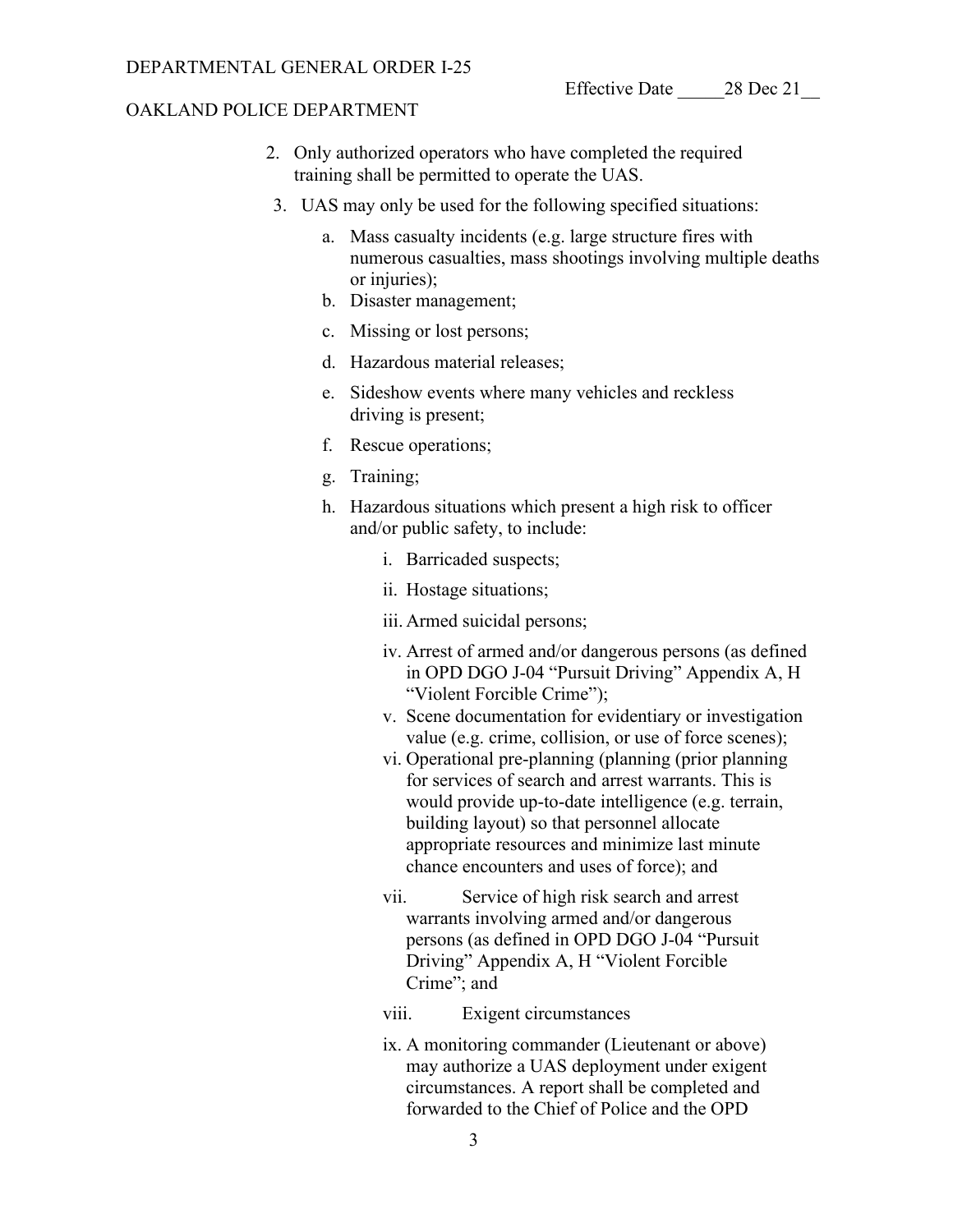UAS Coordinator for all UAS deployments authorized under exigent circumstances, for a full review to determine policy compliance.

# 4. **Deployment Authorization**

- a. Deployment of OPD UAS
	- i. Deployment of an OPD UAS shall require the authorization of the incident commander, who shall be of the rank of Lieutenant of Police or above.
	- ii. Incident commanders of a lower rank may authorize the use of a UAS during exigent circumstances. In these cases, authorization from a command-level officer shall be sought as soon as is reasonably practical.

# **5. Deployment Logs**

- a. ESU shall record details from each UAS deployment onto a flight log which shall be submitted to ESU, and kept on file for FFA records purposes.
- b. Flight logs will provide all mission deployment details for each flight.

# **6. Privacy Considerations**

- a. Operators and observers shall adhere to FAA altitude regulations.
- b. Operators and observers shall not intentionally record or transmit images of any location where a person would have a reasonable expectation of privacy (e.g. residence, yard, enclosure). When the UAS is being flown, operators will take steps to ensure the camera is focused on the areas necessary to the mission and to minimize the inadvertent collection of data about uninvolved persons or places. Operators and observers shall take reasonable precautions, such as turning imaging devices away, to avoid inadvertently recording or transmitting images of areas where there is a reasonable expectation of privacy.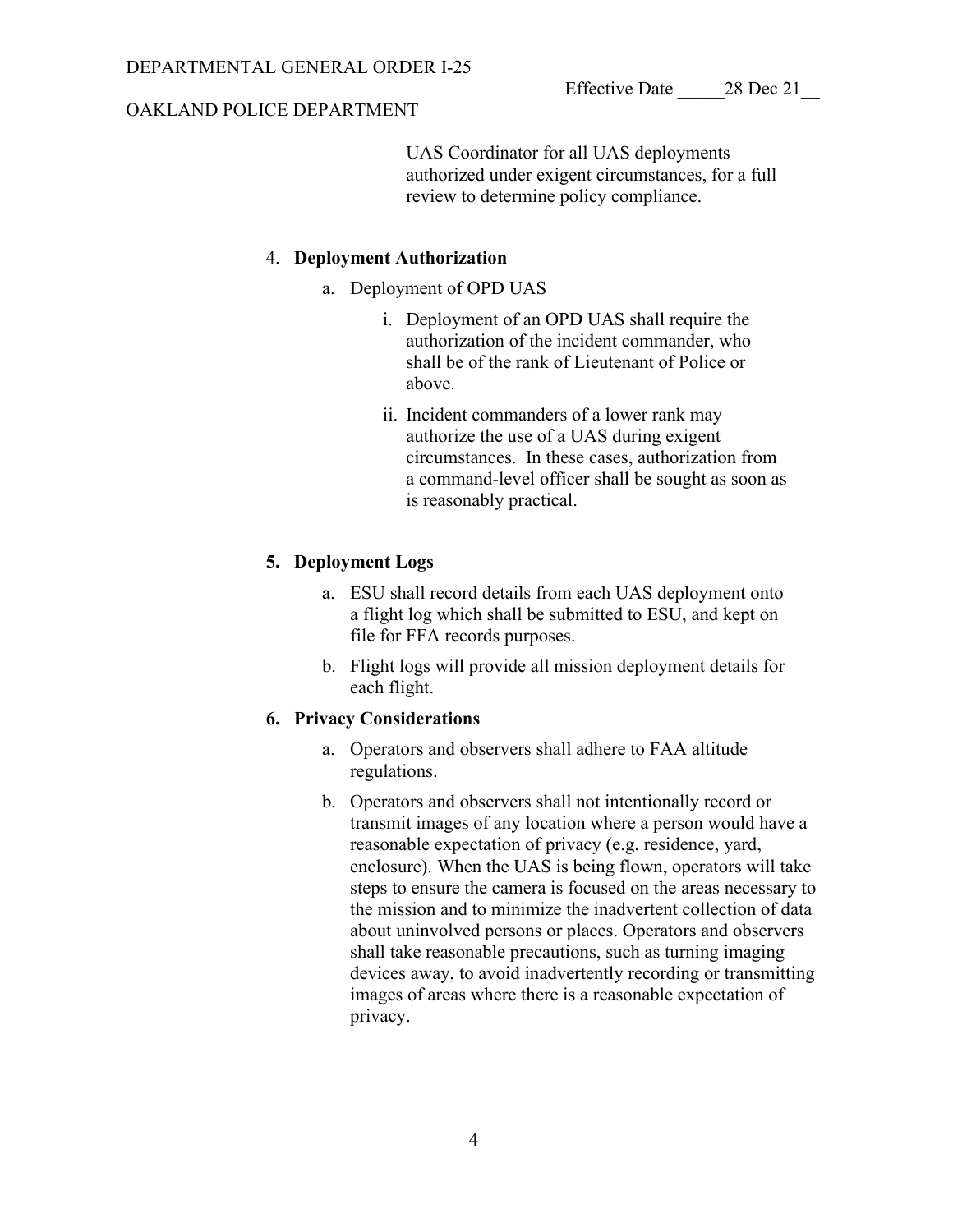# **B. Restricted Use**

- 1. UAS shall not be equipped with any weapon systems or analytics capable of identifying groups or individuals, including but not limited to facial recognition or gait analysis.
- 2. UAS and remote control units shall not transmit any data except to each other. Data shall only be recorded onto removable SD cards.
- 3. UAS shall not be used for the following activities:
	- a. For any activity not defined by "Authorized Use" Part 3 above.
	- b. Conducting surveillance not related to an authorized operation;
	- c. Targeting a person based on their individual characteristics, such as but not limited to race, ethnicity, national origin, religion, disability, gender, clothing, tattoos, and/or sexual orientation when not connected to actual information about specific individuals related to criminal investigations.
	- d. For the purpose of harassing, intimidating, or discriminating against any individual or group.
	- e. To conduct personal business of any type.

# **C. Communications**

Notifications will be made to the Communications Section for notifying patrol personnel, when UAS operations are authorized by a Commander.

# **IV. UAS DATA**

# **A. Data Collection**

The video recording only function of the UAS shall be activated whenever the UAS is deployed, and deactivated whenever the UAS deployment is completed. The UAS operator will rely on SD Cards for video recordings.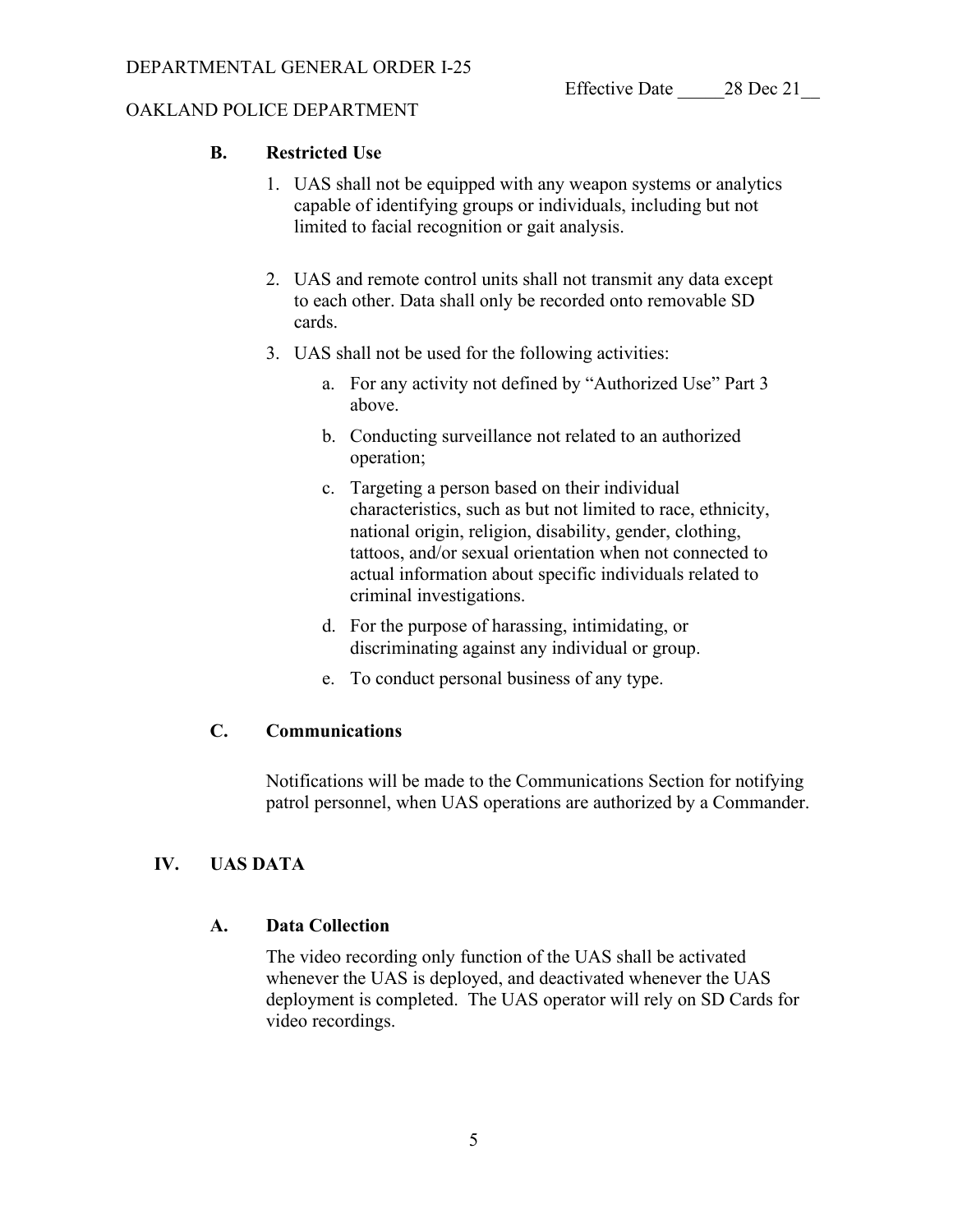#### **B. Data Retention**

Video recording collected by OPD UAS shall be deleted from the device within five (5) days unless:

- 1. The recording is needed for a criminal investigation;
- 2. The recording is related to a City of Oakland Police department administrative investigations (Internal Affairs Investigation). ;

The program coordinator shall develop procedures to ensure that data are retained and purged in accordance with applicable record retention schedules

# **C. Data Access**

OPD's Electronic Services Unit (ESU) shall be responsible for the maintenance and storage of UAS equipment. Members approved to access UAS equipment under these guidelines are permitted to only access the data for administrative or criminal investigation purposes.

UAS image and video data may be shared only with other law enforcement or prosecutorial agencies for official law enforcement purposes or as otherwise permitted by law, using the following procedures:

- 1. The agency makes a written request for the OPD data that includes:
	- a. The name of the requesting agency.
	- b. The name of the individual making the request.
	- c. The basis of their need for and right to the information.
		- i. A right to know is the legal authority to receive information pursuant to a court order, statutory law, or case law. A need to know is a compelling reason to request information such as direct involvement in an investigation.
- 2. The request is reviewed by the Chief of Police, Assistant Chief of Police, or Deputy Chief/ Deputy Director or designee and approved before the request is fulfilled.
- 3. The approved request is retained on file, and incorporated into the annual report pursuant to Oakland Municipal Code Section 9.64.010 1.B.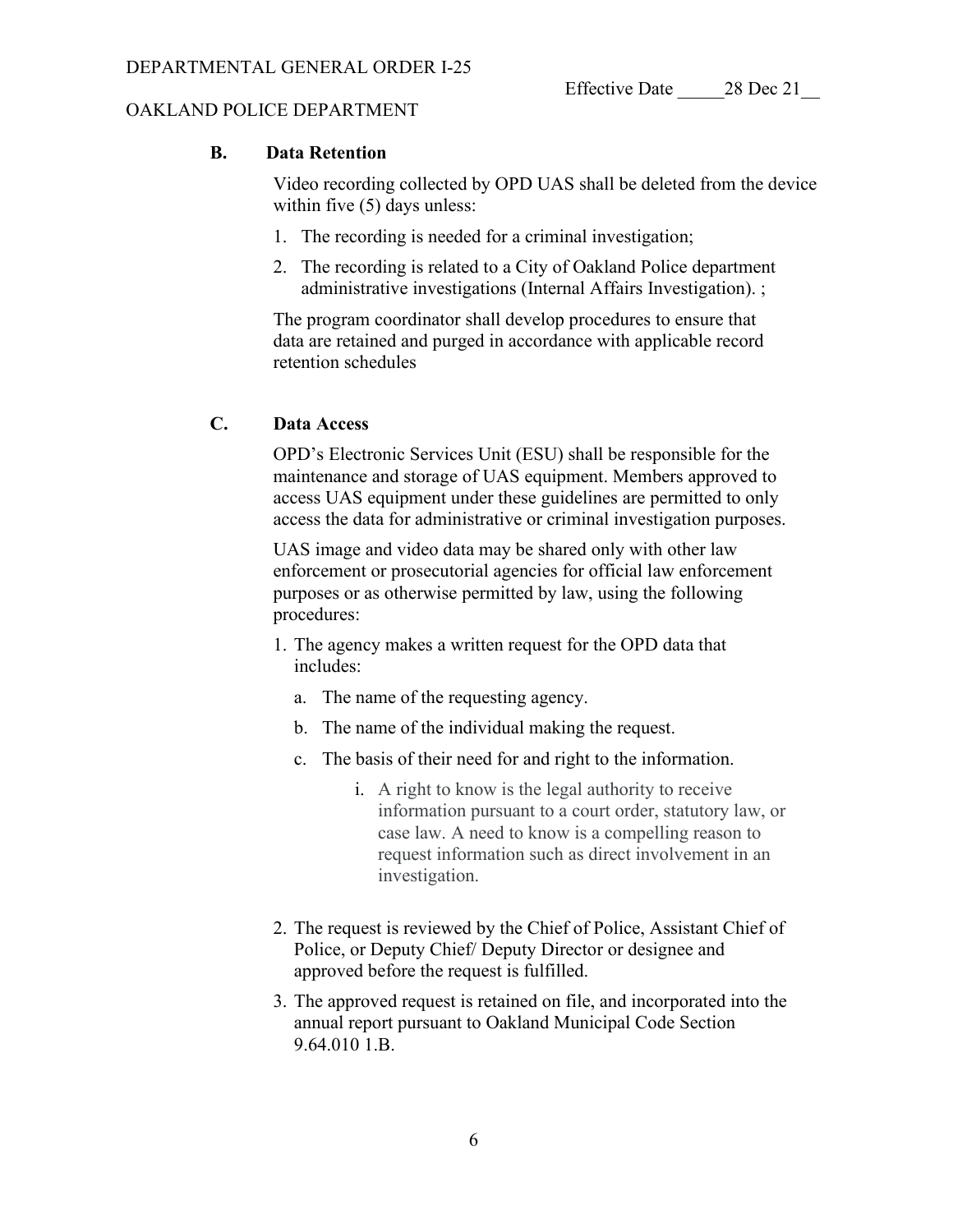### **D. Data storage, access, and security**

The program coordinator shall develop procedures to ensure that all UAS SD card data intended to be used as evidence are accessed, maintained, stored and retrieved in a manner that ensures its integrity as evidence. These procedures include strict adherence to chain of custody requirements.

Electronic trails, including encryption, authenticity certificates, and date and time stamping shall be used as appropriate to preserve individual rights and to ensure the authenticity and maintenance of a secure evidentiary chain of custody.

#### **E. Data Sharing**

UAS systems deployed by OPD shall not share any data with any external organizations via integrated technology. The UAS only sends data to the flight controller via encrypted radio signals – there is no internet connection for external data sharing.

#### **F. Public Access**

UAS data which is collected and retained under subsection B of this section is considered a "law enforcement investigatory file" pursuant to Government Code § 6254, and shall be exempt from public disclosure. UAS data which is retained pursuant to subsection B shall be available via public records request pursuant to applicable law regarding Public Records Requests as soon as the criminal or administrative investigations has concluded and/or adjudicated.

# **G. Data Protection and Security**

All UAS SD card data will be will be secured in a manner (e.g. lockbox) only accessible to ESU personnel. All evidence from UAS SD cards shall be submitted to the OPD Evidence Unit for safe storage.

# **V. UAS ADMINISTRATION**

#### **A. System Coordinator / Administrator**

1. The ESU will appoint a program coordinator who will be responsible for the management of the UAS program. The program coordinator will ensure that policies and procedures conform to current laws, regulations and best practices. The program coordinator shall be responsible for the following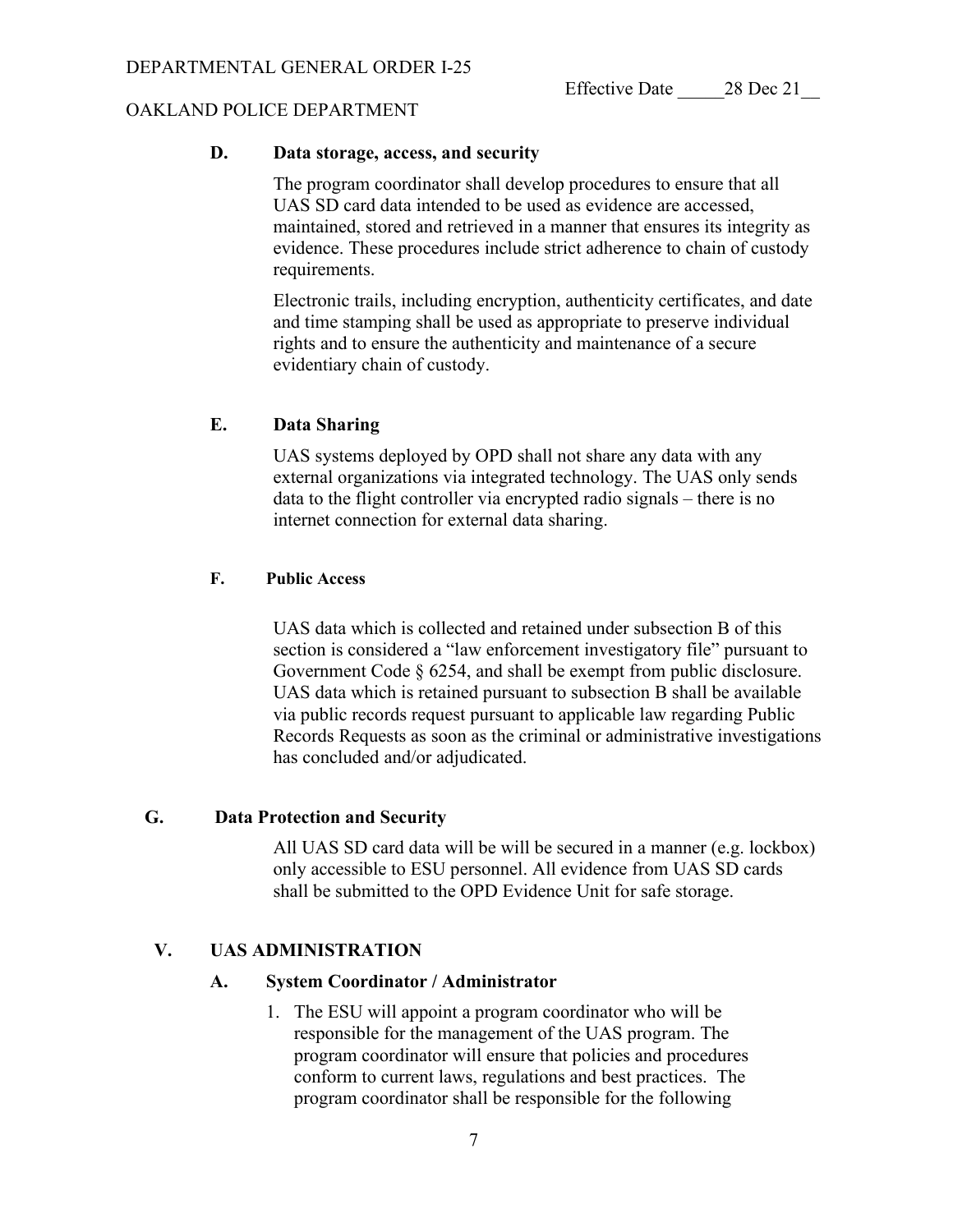program administration responsibilities.

2. The ESU Unit Supervisor, or other designated OPD personnel shall provide the Chief of Police, Privacy Advisory Commission, and City Council with an annual report that covers all use of the UAS technology during the previous year. The report shall include all report components compliant with Ordinance No. 13489 C.M.S.

# 3. **FAA Certificate of Waiver or Authorization (COA)**

COA (Certificate of Authorization) given by the FAA which grants permission to fly within specific boundaries and perimeters. The UAS Coordinator will maintain current COA's consistent with FAA regulations. The ESU Unit Supervisor, or other designated OPD personnel, shall coordinate the application process and ensure that the COA is current.

# 4. **Submission and evaluation of requests for UAS use**

The ESU Unit Supervisor, or other designated OPD personnel, shall develop a uniform protocol for submission and evaluation of requests to deploy a UAS, including urgent requests made during ongoing or emerging incidents.

# **B. Facilitating law enforcement requests**

The ESU Unit Supervisor, or other designated OPD personnel, shall facilitate law enforcement access to images and data captured by UAS as allowable by department policy and/or City of Oakland ordinance.

# **C. Program improvements**

The ESU Unit Supervisor, or other designated OPD personnel, shall recommend and accept program improvement suggestions, particularly those involving safety and information security.

# **D. Maintenance**

The ESU Unit Supervisor, or other designated OPD personnel, shall develop a UAS inspection, maintenance and record-keeping protocol to ensure continuing airworthiness of a UAS, and include this protocol in the UAS procedure manual.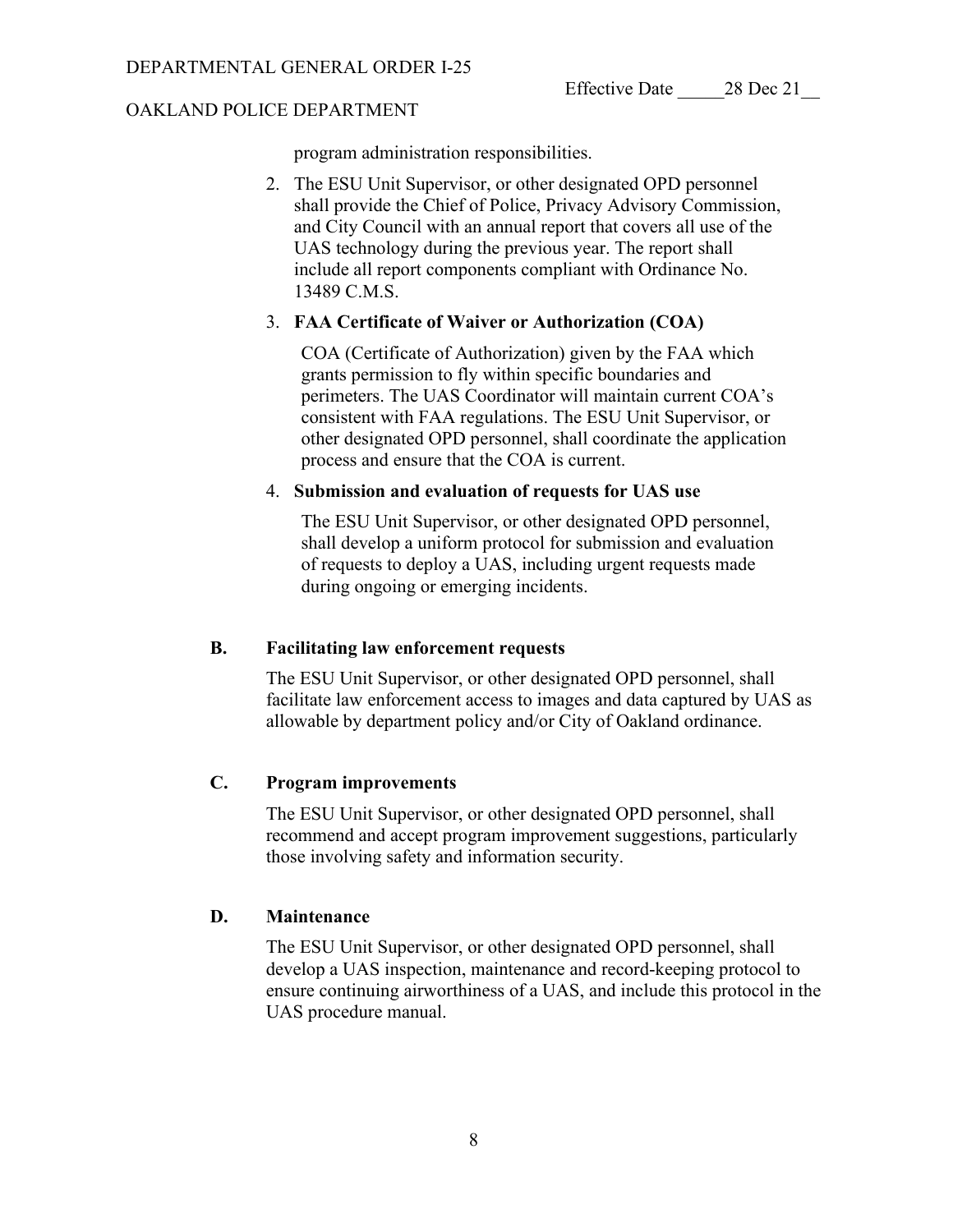Effective Date  $28$  Dec 21

### OAKLAND POLICE DEPARTMENT

# **E. Training**

The ESU Unit Supervisor, or other designated OPD personnel, shall ensure that all authorized operators and required observers have completed all required FAA and department-approved training in the operation, applicable laws, policies and procedures regarding use of the UAS.

# **F. Auditing and Oversight**

The ESU Unit Supervisor, or other designated OPD personnel, shall develop a protocol for documenting all UAS uses in accordance to this policy with specific regards to safeguarding the privacy rights of the community and include this in the UAS procedure manual and the annual UAS report. The UAS supervisor will develop an electronic record of time, location, equipment, purpose of deployment, and number of UAS personal involved. Whenever a deployment occurs the operator will send notification/submit (either electronically or hard copy) to the UAS Supervisor to include the topics listed above. This protocol will allow the UAS supervisor to have a running log of all deployments and assist in the annual report.

# **G. Reporting**

The ESU Unit Supervisor, or other designated OPD personnel, shall monitor the adherence of personnel to the established procedures and shall provide periodic reports on the program to the Chief of Police.

The ESU Unit Supervisor, or other designated OPD personnel, shall provide the Chief of Police, Privacy Advisory Commission, and City Council with an annual report that contains a summary of authorized access and use.